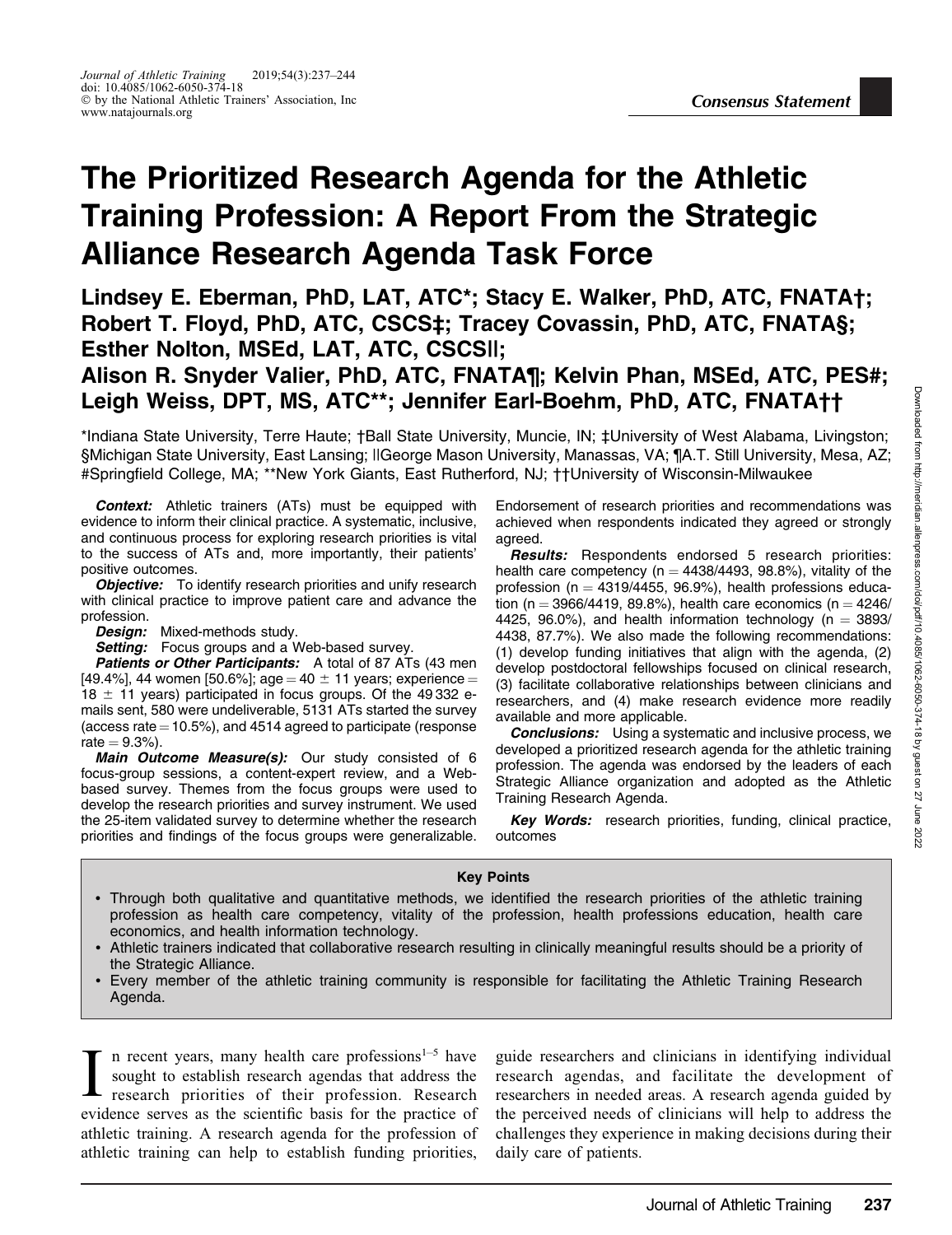

Figure 1. Timeline of activities. The timeline began in April 2017 and concluded in June 2018.

The Athletic Training Strategic Alliance includes the National Athletic Trainers' Association (NATA); the Board of Certification, Inc; the NATA Research & Education Foundation; and the Commission on Accreditation of Athletic Training Education and is committed to the athletic training profession and the delivery of quality health care to the public. In the spring of 2017, the Strategic Alliance created the Research Agenda Task Force, which was given the responsibility of "developing the athletic training research agenda, with a mission and vision for the agenda, as well as identifying the research priorities that holistically capture athletic trainer–driven research'' (personal communication, R.T. Floyd, April 2017). The task force consisted of representatives from each member organization of the Strategic Alliance. During the first face-to-face meeting, in April 2017, we established a timeline (Figure 1) and determined how to create the agenda. The second face-to-face meeting occurred in April 2018, when the data from the survey were discussed, consensus was reached, and the agenda was finalized. The Athletic Training Research Agenda was then shared with and approved by the leaders of the Strategic Alliance member organizations. The purpose of the Athletic Training Research Agenda was to identify research priorities and unify research with clinical practice to improve patient care and advance the profession. In this paper, we describe the developmental process and findings

of the Strategic Alliance Research Agenda Task Force and outline the prioritized Athletic Training Research Agenda.

#### METHODS

In our initial meetings (which included 2 conference calls), we reviewed the research agendas of many other health care professions and evaluated the approaches used to achieve consensus on a comprehensive list of priorities.1–12 These approaches included the use of conferences or workshops to assemble experts to develop the agenda. $6-12$  In some instances, groups of experts convened to establish the agenda on their own, whereas others reached out beyond their own committees but not profession wide. As some professions self-reflected on their processes, they perceived that these approaches had limitations. $1-12$  To achieve our goals in the most systematic and inclusive way, we selected a sequential exploratory mixed-methods approach to develop a prioritized Athletic Training Research Agenda. This approach involved qualitative data collection that directed followup quantitative data collection and analysis. This technique often identifies phenomena and then confirms them through generalizable means. We conducted 6 focusgroup sessions (phase 1), analyzed the data to develop a survey containing content validated by a panel of content and methods experts, and then distributed it profession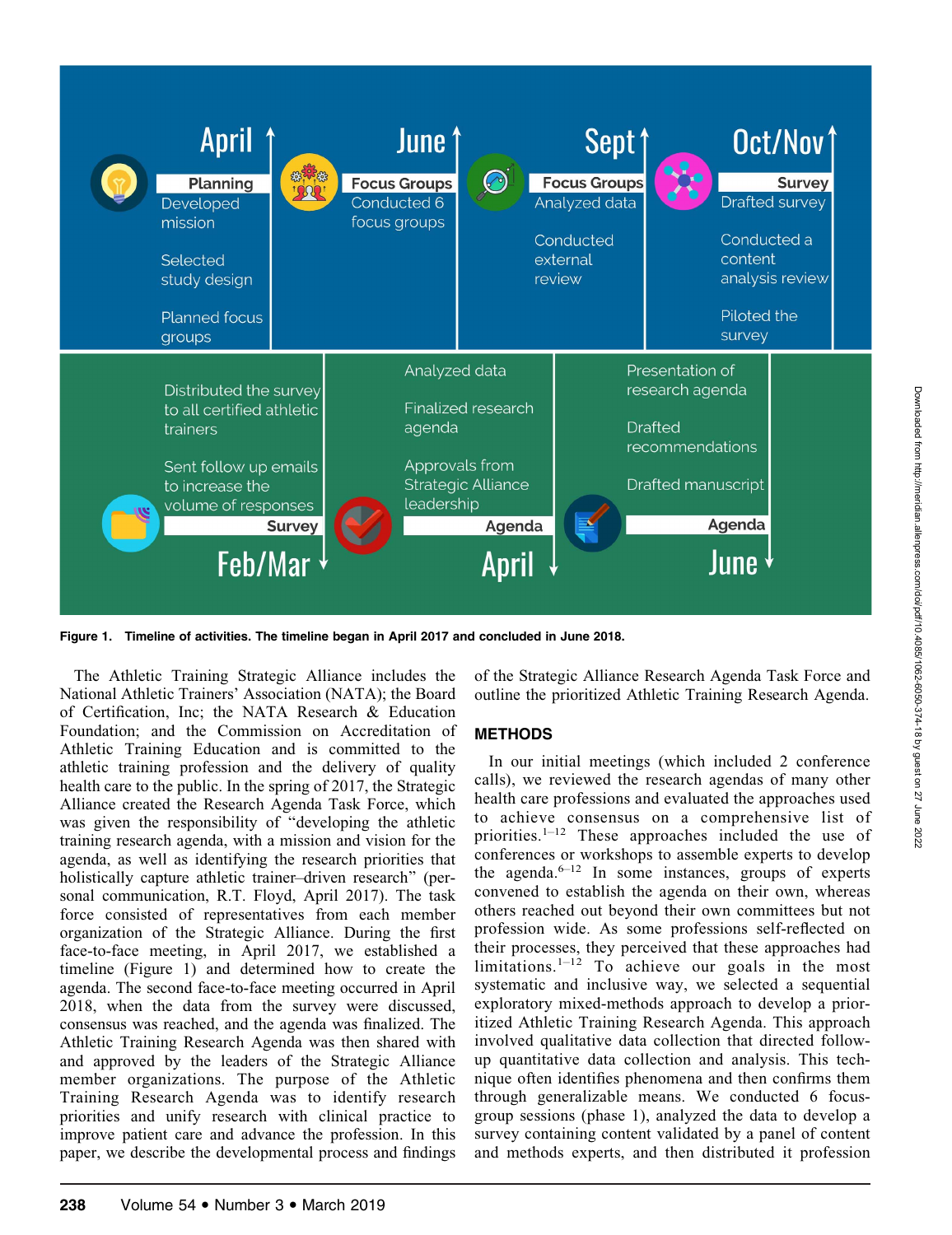#### Table 1. Focus-Group Questionsa

| Question  |                                                                                                                                                                                            | who had le                          |
|-----------|--------------------------------------------------------------------------------------------------------------------------------------------------------------------------------------------|-------------------------------------|
|           |                                                                                                                                                                                            |                                     |
|           | 1. In what patient-care situations do you feel athletic trainers do not<br>have the best evidence to support their decisions?                                                              | were classi<br>originally a         |
|           | 2. What evidence do you think athletic trainers need to provide better<br>patient care?                                                                                                    | women, 2 i<br>individuals           |
|           | 3. What are patient-care problems that athletic trainers are facing that<br>they wish they had answers to?                                                                                 | Three weel<br>contacted 9           |
|           | 4. What evidence or research data do we need to advance the<br>athletic training profession?                                                                                               | of commun<br>location of            |
| now?      | 5. What is your vision of athletic training practice 20 years from now?<br>a. What does a practicing athletic trainer look like 20 years from                                              | and the foct<br>Agenda Ta           |
|           | b. What kind of evidence do you think athletic trainers will need to<br>support their clinical practice 20 years from now?                                                                 | session ch<br>conflicts. E          |
|           | 6. If a clinician and a researcher were to collaborate, what clinical<br>question would you want them to investigate?<br>What do clinicians need to know to drive decision-making in their | group, he<br>matched on<br>Reminder |
| practice? | 7. What are the research challenges and barriers to making the best                                                                                                                        | and 1 day b                         |

- 7. What are the research challenges and barriers to making the best clinical decisions for patients?
- a Instrument is reproduced in its original form.

wide (phase 2). This project was approved by the Institutional Review Board at Indiana State University.

#### Phase 1: Qualitative Component

Recruitment and Participants. We conducted 6 focus groups at the 68th NATA Clinical Symposia & AT Expo held in Houston, Texas. Due to the room's maximum capacity, the feasibility of audio for transcription, and our goal of manageable group sizes, each group was limited to 15 members. To increase our reach and the likelihood of participation, the NATA marketing team distributed our recruitment announcement and link to volunteers via the "Range of Motion" newsletter to all registered attendees 5 and 6 weeks before the conference. The data collected were full name, e-mail address, phone number, preferred mode of contact, age, years certified, gender, ethnicity, session availability, employment setting, and current primary role(s).

A total of 140 respondents volunteered for the focus groups, 90 were scheduled, and 87 (men  $=$  43 [49.4%], women = 44 [50.6%]; age = 40  $\pm$  11 years; experience =  $18 \pm 11$  years; college or university setting = 42 [48.3%], educator/researcher  $= 15$  [17.2%], secondary school setting  $= 14$  [16.1%], military setting  $= 5$  [5.7%], physician practice  $=$  4 [4.6%], hospital setting  $=$  3 [3.4%], health care administration = 2 [2.3%], professional sports = 2 [2.3%]) participants engaged in the focus groups.

Instrumentation. During our first Strategic Alliance Research Agenda Task Force meeting, we developed the focus-group questions. The questions were piloted with athletic trainers (ATs) who were not planning to attend the 68th Clinical Symposia & AT Expo and were not available to be focus-group participants. Minor changes were made to the questions based on the pilot study. The focus-group questions were aimed at understanding aspects of clinical practice that lacked sufficient evidence to guide the selection and implementation of specific clinical procedures (Table 1).

Procedures. We assigned each participant to 1 of the 6 sessions based on availability and balanced by years certified, gender, ethnicity, employment setting, and current  $e(s)$  to create heterogeneous focus groups. Those ss than 12 years of experience as a certified AT ified as *young professionals*. Each group was allocated a minimum of 7 young professionals, 7 ndividuals of minority ethnicities, and a mix of in different employment settings and roles. ks before the first scheduled focus group, we 0 selected participants via their preferred mode nication to inform them of the date, time, and their assigned session. Between the initial notice us-group sessions, 1 Strategic Alliance Research ask Force member fielded responses requesting anges and cancellations due to scheduling Each time a participant was removed from a or she was replaced with another volunteer similar criteria.

r notices were sent to each participant at 1 week efore the assigned focus-group session, at which time confirmation was requested. Best efforts were made to maintain equal numbers in each group while being cognizant of demographic criteria. After all changes had been made, each focus group had 13 to 17 participants (total  $n = 87$ ). Groups were assigned 29% to 69% young professionals, 38% to 57% women, and 1 to 3 individuals of ethnic minorities.

Data Analysis. All focus-group sessions were transcribed verbatim by an outside transcription company. Four members of the task force with backgrounds in qualitative research read all of the transcripts. Each member used an inductive approach to independently code the transcripts. Inductive coding allows phenomena to emerge from the raw data. We met to discuss our themes and achieved consensus with a 3 out of 4 majority; these themes helped us to create the survey. Our themes and the transcripts were shared for external review with a peer who was experienced in qualitative research and did not participate in the focus groups. No changes were made to the themes. Trustworthiness of the qualitative focus-group data was achieved through researcher triangulation and peer review.

#### Phase 2: Quantitative Component

**Participants.** A total of 49332 e-mails were sent to all certified ATs (from an e-mail list provided by the Board of Certification) by the primary investigator (L.E.E.) on behalf of the Strategic Alliance Research Agenda Task Force. Of these, 580 e-mails were undeliverable; 5131 (10.5%) ATs started the survey, 4514 (9.3%) agreed to participate, and 3910 (86.6%) completed the questionnaire. Among those ATs who chose to participate and indicated their primary role, 4053 (89.8%) cited AT (with  $13 \pm 10$  years of experience); 216  $(4.8\%)$ , physical therapist; 11  $(0.2\%)$ , physician; and 198 (4.4%), other. A majority of respondents identified as female (2482/4514, 55.05%), 1961 (43.4%) as male, and 5 as transgender  $(0.1\%)$ ; 25  $(0.6\%)$  did not indicate their gender. Approximately two-thirds of respondents commented that they read athletic training journals (eg, Journal of Athletic Training, American Journal of Sports Medicine) at least occasionally ( $n = 1945, 43.1\%$ ), a moderate amount (n = 1022, 22.6%), or a great deal (n = 422, 9.3%), with a smaller percentage stating rarely ( $n =$ 941, 20.8%) or never  $(n = 140, 3.1\%)$ .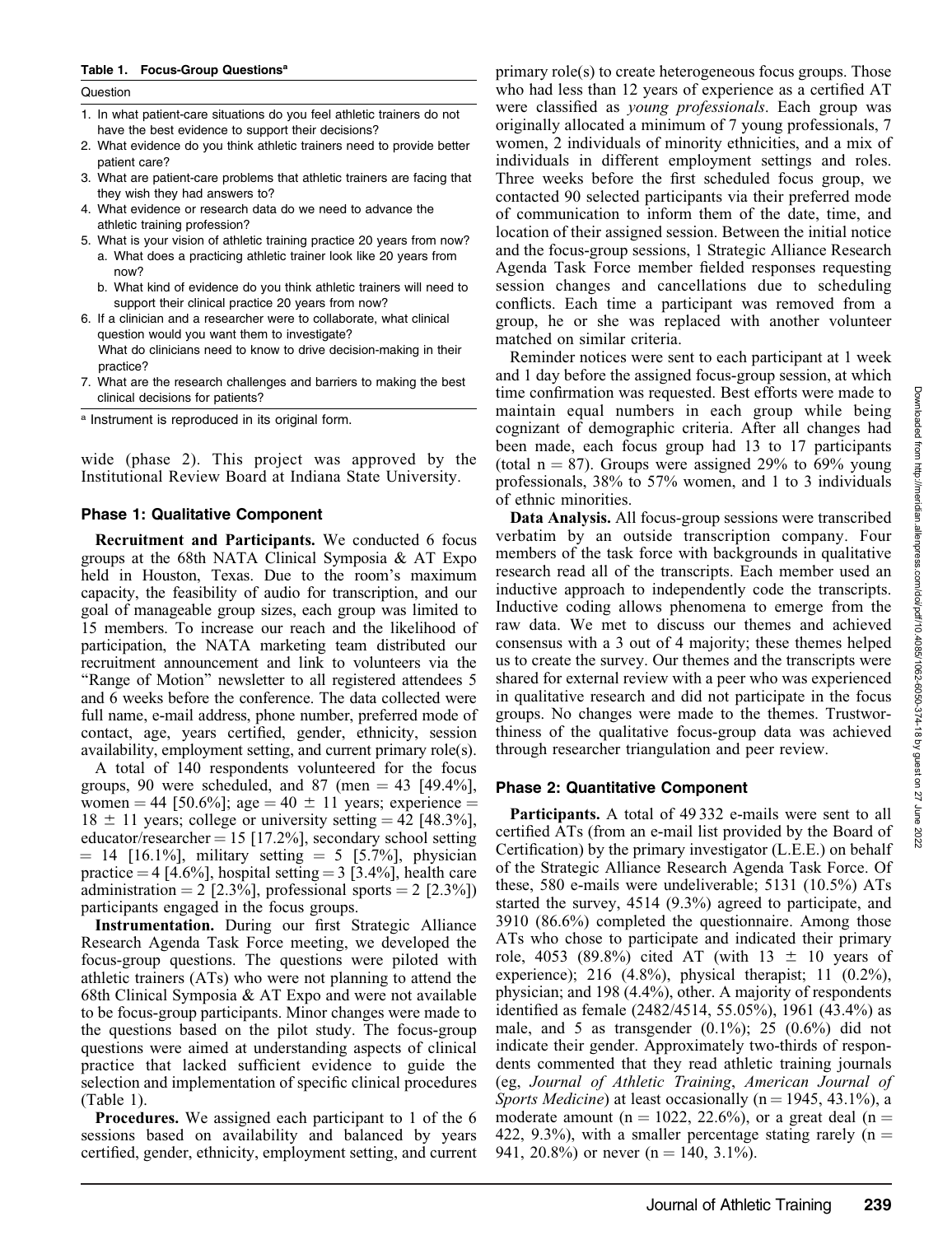#### Table 2. Initial Research Priorities

| Health care competency<br>Prevention of musculoskeletal injuries<br>Intervention effectiveness (eg, rehabilitation, modalities, pharmacology)<br>Behavioral (mental health) recognition and referral<br>Athletic training as a form of public health<br>Vitality of the profession<br>Effect of a medical health care structure in traditional athletic training<br>settings (ie, ATs aligned with other health care providers)<br>Effect of interprofessional practice<br>Interventions that improve work-family conflict for ATs<br>Improving retention of ATs<br>Reputation of the profession<br>Health professions education<br>Developing, measuring, and maintaining competence<br>Developing and measuring clinical expertise<br>Health care economics |
|---------------------------------------------------------------------------------------------------------------------------------------------------------------------------------------------------------------------------------------------------------------------------------------------------------------------------------------------------------------------------------------------------------------------------------------------------------------------------------------------------------------------------------------------------------------------------------------------------------------------------------------------------------------------------------------------------------------------------------------------------------------|
|                                                                                                                                                                                                                                                                                                                                                                                                                                                                                                                                                                                                                                                                                                                                                               |
|                                                                                                                                                                                                                                                                                                                                                                                                                                                                                                                                                                                                                                                                                                                                                               |
|                                                                                                                                                                                                                                                                                                                                                                                                                                                                                                                                                                                                                                                                                                                                                               |
|                                                                                                                                                                                                                                                                                                                                                                                                                                                                                                                                                                                                                                                                                                                                                               |
|                                                                                                                                                                                                                                                                                                                                                                                                                                                                                                                                                                                                                                                                                                                                                               |
|                                                                                                                                                                                                                                                                                                                                                                                                                                                                                                                                                                                                                                                                                                                                                               |
|                                                                                                                                                                                                                                                                                                                                                                                                                                                                                                                                                                                                                                                                                                                                                               |
|                                                                                                                                                                                                                                                                                                                                                                                                                                                                                                                                                                                                                                                                                                                                                               |
| Value of the AT to organizations<br>Return on investment or cost savings associated with hiring an AT<br>Minimizing health care costs for the physically active<br>Appropriate patient: practitioner ratios to ensure safe and high-<br>quality patient care                                                                                                                                                                                                                                                                                                                                                                                                                                                                                                  |

Instrumentation. We used the results from the focus groups to develop the survey instrument. The focus-group themes were clinically meaningful research, medical documentation, health care competency, clinical decision making, professional development, and professional health.

The survey contained 4 demographic items: primary health care profession, years of work experience in the primary health profession, gender, and frequency of reading journals related to the athletic training profession (5-point Likert scale:  $1 = never$ ,  $5 = a$  great deal). To increase the likelihood of response and promote anonymity, the task force decided not to ask additional demographic questions. We used 5 items to determine the level of agreement (4-point Likert scale:  $1 =$  strongly disagree,  $4 =$  strongly agree) with the initial research priorities (Table 2). One item (rank order) was used to determine research priorities, whereby the participants ranked the priorities in order of most to least important (with the option to not select a priority). We invited participants to share their priorities in an open-ended item if they felt the research priorities did not represent their thoughts. We used 7 items (matrices and single select) to determine the level of agreement (4-point Likert scale:  $1 =$ strongly disagree,  $4 =$  strongly agree) with the research initiatives that might benefit the athletic training profession. One item (matrix) asked participants to rate their level of agreement (4-point Likert scale:  $1 =$  strongly disagree,  $4 =$ strongly agree) as to whether specific health care initiatives

Table 3. Endorsements of Proposed Research Agenda Areas

were among their highest-priority clinical care concerns. Four items (matrices and single select) were used to determine the level of agreement (4-point Likert scale:  $1 =$ strongly disagree,  $4 =$  strongly agree) regarding barriers to research and research collaborations in the athletic training profession. We used 1 item (matrix) to determine the level of agreement (4-point Likert scale:  $1 =$  strongly disagree,  $4 =$ strongly agree) that ATs had sufficient evidence to support return-to-play, life, and work decisions. An additional openended item was available for participants to share any further thoughts on the research priorities. The instrument consisted of 25 total items.

We prepared a content analysis rubric that was reviewed by a panel of content experts. The rubric allowed each expert to indicate whether each item in the survey needed revision or was sufficient as written. When an item needed revision, we asked the panelist to provide suggestions for revision. We combined the feedback from the experts and then refined the tool to reflect their recommendations. Major changes were made to the survey based on their feedback.

We then conducted a pilot study of the tool with recruits who volunteered for the focus groups but were not selected. Their responses (n =  $24/52$ , response rate =  $46.2\%$ , completion rate  $= 100\%$ ) indicated that the survey had strong internal consistency (instrument reliability), both for the specific proposed research agenda areas (Cronbach  $\alpha =$ 0.839) and the instrument as a whole (Cronbach  $\alpha = 0.790$ ).

Procedures. We sent an initial e-mail on Tuesday, January 30, 2017, at 12:00 PM EST to potential participants and, on subsequent Tuesdays between 10:00 AM and 12:00 PM EST, sent 5 weekly reminders to those who had not yet responded. Data collection remained open for 6 weeks, from January 30 to March 16, 2017. The survey took approximately 10 minutes to complete, and all data were stored in Qualtrics (Provo, UT).

Data Analysis. We used statistics of central tendency, specifically frequency counts, and percentages to indicate the strength of agreement with each item. Percentages were calculated based on the number of respondents who provided a specific response out of the total number of responses for each item. Endorsement was achieved when respondents indicated that they agreed or strongly agreed with an item. Participants were informed that they could choose not to answer any item or discontinue responding at their discretion.

#### RESULTS

More than  $87\%$  (n = 3811/4404) of respondents agreed or strongly agreed with the 5 proposed research agenda priorities. The research priorities were ranked from most important to least important ( $n =$  number of respondents who ranked the priority first): health care competence ( $n =$ 2129), vitality of the profession  $(n = 892)$ , health

|                               |      | Level of Agreement, n (%) |                 |              |                       |  |  |  |
|-------------------------------|------|---------------------------|-----------------|--------------|-----------------------|--|--|--|
| <b>Research Priority</b>      |      | <b>Strongly Disagree</b>  | <b>Disagree</b> | Agree        | <b>Strongly Agree</b> |  |  |  |
| Health care competency        | 4404 | 29(0.65)                  | 26(0.59)        | 1506 (34.19) | 2843 (64.55)          |  |  |  |
| Vitality of the profession    | 4367 | 15 (0.34)                 | 116 (2.66)      | 1867 (42.75) | 2369 (54.25)          |  |  |  |
| Health professions education  | 4332 | 25(0.58)                  | 422 (9.74)      | 2464 (56.88) | 1421 (32.80)          |  |  |  |
| Health care economics         | 4338 | 14 (0.32)                 | 161 (3.71)      | 1753 (40.41) | 2410 (55.56)          |  |  |  |
| Health information technology | 4351 | 20(0.46)                  | 520 (11.95)     | 2650 (60.91) | 1161 (26.68)          |  |  |  |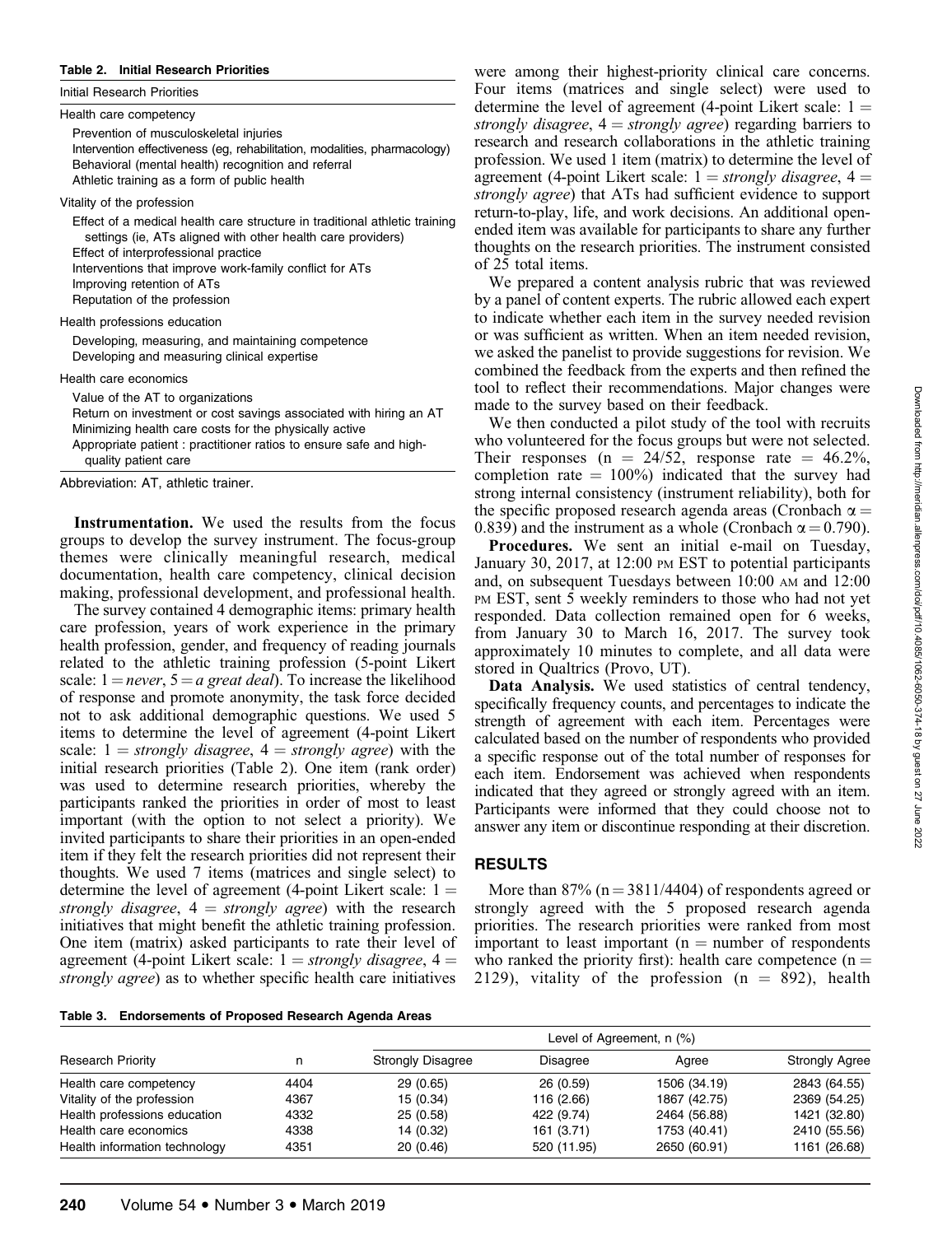Table 4. Endorsement of Clinically Meaningful Research That Would Benefit the Athletic Training Profession

|                                                                                              |      | Level of Agreement, n (%) |                 |              |                       |  |
|----------------------------------------------------------------------------------------------|------|---------------------------|-----------------|--------------|-----------------------|--|
| Clinically Meaningful Research                                                               |      | <b>Strongly Disagree</b>  | <b>Disagree</b> | Agree        | <b>Strongly Agree</b> |  |
| Collaborative research between researchers and clinicians                                    | 4150 | 55 (1.33)                 | 47 (1.13)       | 1832 (44.14) | 2216 (53.40)          |  |
| Clinicians who engage in clinical research                                                   | 4147 | 39(0.94)                  | 196 (4.73)      | 2279 (54.96) | 1633 (39.37)          |  |
| Clinical leaders who can interpret data and implement best<br>practices                      | 4148 | 27(0.65)                  | 151 (3.64)      | 2111 (50.89) | 1859 (44.82)          |  |
| Researchers who produce clinically relevant and meaningful<br>data                           | 4152 | 36 (0.87)                 | 72 (1.73)       | 1631 (39.28) | 2413 (58.12)          |  |
| Postdoctoral fellowships that train researchers to engage in<br>clinically relevant research | 4142 | 78 (1.89)                 | 546 (13.18)     | 2277 (54.97) | 1241 (29.96)          |  |

professions education (n = 477), health care economics (n = 358), and health information technology ( $n = 85$ ). The level of agreement by research agenda area is illustrated in Table 3.

Most respondents agreed or strongly agreed that clinically meaningful research would benefit the profession. Specifically, they agreed or strongly agreed that the profession would benefit from collaborative research between researchers and clinicians (97.5%), clinicians who engage in clinical research  $(94.3\%)$ , and researchers who produce clinically relevant data (97.4%; Table 4). When asked to elaborate on clinically meaningful research designs, most respondents strongly agreed or agreed that longitudinal research designs (86.1%), point-of-care research (97.7%), context-specific (90.9%), and populationspecific studies would benefit the profession (91.4%; Table 5).

The majority of ATs strongly agreed or agreed that clinical prediction rules (86.9%) and diagnostic algorithms relevant to physically active patients (82.2%) would benefit the profession (Table 6). In addition, most ATs strongly agreed or agreed that sufficient evidence was currently lacking to support clinical care decisions related to reducing the risks of musculoskeletal injuries (86.9%), selecting and applying therapeutic interventions and exercises (86.7%), behavioral health management (90.2%), and group injury-prevention programs (86.2%; Table 7). When respondents were asked whether sufficient evidence existed to support return-to-play, returnto-life, or return-to-work decisions, the majority strongly agreed or agreed that evidence existed to support these decisions (Table 8).

Participants strongly agreed or agreed that access to databases (94.1%) and research that was easy to read (95.6%) would be a benefit to the profession (Table 9). Although more than half of respondents strongly agreed or agreed that the willingness of either party (clinician or researcher) to engage in a collaborative relationship was a barrier, a noteworthy percentage disagreed that this was a barrier (Table 10). However, the majority (89.0%) did agree that time was a barrier to collaborative research between clinicians and researchers. Finally, most respondents strongly agreed or agreed that the profession would benefit from a standard documentation system to improve our ability to analyze large data sets at the point of care (85.9%; Table 11).

The task force met again in April of 2018 to review the survey results and interpret the findings, draw conclusions based on those findings, provide editorial revisions to the final research priorities, and develop implementation recommendations. The final research agenda was then shared with and approved by the leaders of the Strategic Alliance member organizations (Figure 2).

#### RECOMMENDATIONS

Recognized by the American Medical Association, US Health Resources Services Administration, and US Department of Health and Human Services,<sup>13</sup> athletic training is a health care profession that focuses on the prevention, examination, diagnosis, treatment, and rehabilitation of emergent, acute, or chronic injuries or medical conditions. As such, ATs provide medical services to benefit physically active patients in response to injuries and illnesses in a variety of traditional sport and emerging settings.

The purpose of the Athletic Training Research Agenda was to identify research priorities and unify research with clinical practice to improve patient care and advance the profession. Using our sequential exploratory mixed-methods design, we convened focus groups and a panel of content and methodologic experts and surveyed ATs, who overwhelmingly endorsed the identified research priorities in athletic training. Additionally, we affirmed the charac-

| Table 5. Research Characteristics That Would Benefit the Athletic Training Profession |  |  |  |  |  |  |  |  |  |
|---------------------------------------------------------------------------------------|--|--|--|--|--|--|--|--|--|
|---------------------------------------------------------------------------------------|--|--|--|--|--|--|--|--|--|

|                                                                |      | Level of Agreement, n (%) |                 |              |                       |  |
|----------------------------------------------------------------|------|---------------------------|-----------------|--------------|-----------------------|--|
| Research Characteristic                                        |      | <b>Strongly Disagree</b>  | <b>Disagree</b> | Agree        | <b>Strongly Agree</b> |  |
| Longitudinal research that evaluates the impact of athletic    |      |                           |                 |              |                       |  |
| training care over the patient's lifespan                      | 4079 | 39 (0.96)                 | 530 (12.99)     | 2146 (56.61) | 1364 (33.44)          |  |
| Point-of-care research that occurs using real patients,        |      |                           |                 |              |                       |  |
| clinicians, and interventions during regular clinical practice | 4076 | 21(0.52)                  | 736 (1.79)      | 1948 (47.79) | 2034 (49.90)          |  |
| Research that is context specific (eg, performing arts,        |      |                           |                 |              |                       |  |
| military, occupational health)                                 | 4073 | 31 (0.76)                 | 341 (8.37)      | 2304 (56.57) | 1397 (34.30)          |  |
| Research that is population specific (eg, pediatric patients,  |      |                           |                 |              |                       |  |
| persons with disabilities)                                     | 4074 | 37(0.91)                  | 315 (7.73)      | 2212 (54.30) | 1510 (37.06)          |  |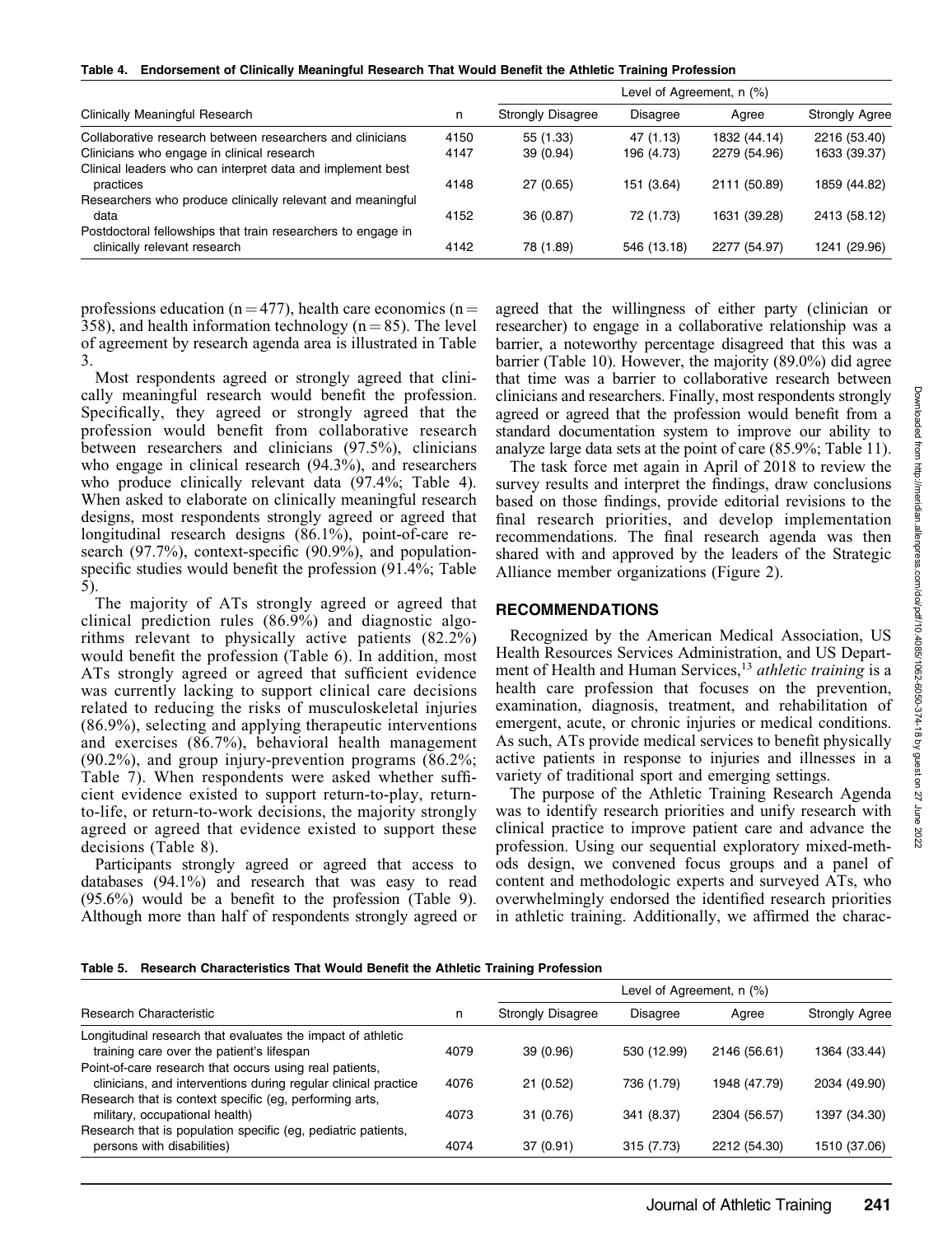#### Table 6. Clinical Decision-Making Tools That Would Benefit the Athletic Training Profession

|                                                                                                                         |      | Level of Agreement, n (%) |             |              |                       |  |
|-------------------------------------------------------------------------------------------------------------------------|------|---------------------------|-------------|--------------|-----------------------|--|
| <b>Clinical Decision-Making Tool</b>                                                                                    |      | <b>Strongly Disagree</b>  | Disagree    | Aaree        | <b>Strongly Agree</b> |  |
| Clinical prediction rules relevant to physically active patients                                                        | 4043 | 44 (1.09)                 | 484 (11.97) | 2355 (58.25) | 1160 (28.69)          |  |
| Diagnostic algorithms relevant to physically active patients<br>Examining the extent to which athletic trainers provide | 4043 | 53(1.31)                  | 667 (16.50) | 2310 (57.13) | 1030 (25.06)          |  |
| patient-centered care                                                                                                   | 3963 | 25(0.63)                  | 348 (8.78)  | 1989 (50.19) | 1601 (40.40)          |  |

#### Table 7. Endorsement of Highest Priority Clinical Care Concerns Lacking Sufficient Evidence to Support Care Decisions

|                                                                                                                              |      | Level of Agreement, n (%) |                 |              |                       |  |
|------------------------------------------------------------------------------------------------------------------------------|------|---------------------------|-----------------|--------------|-----------------------|--|
| Clinical Care Concern                                                                                                        |      | <b>Strongly Disagree</b>  | <b>Disagree</b> | Agree        | <b>Strongly Agree</b> |  |
| Reducing risks for musculoskeletal injuries                                                                                  | 3970 | 57 (1.44)                 | 465 (11.71)     | 1564 (39.40) | 1884 (47.45)          |  |
| Selecting and applying therapeutic interventions (eg.<br>modalities, manual therapy, pharmacological agents) for             |      |                           |                 |              |                       |  |
| musculoskeletal injuries                                                                                                     | 3972 | 50 (1.26)                 | 471 (11.86)     | 1900 (47.83) | 1551 (39.05)          |  |
| Selecting and applying therapeutic exercises to resolve                                                                      |      |                           |                 |              |                       |  |
| functional deficits resulting from musculoskeletal injuries<br>Recognizing, intervening, and collaborating with other health | 3971 | 45 (1.13)                 | 413 (10.40)     | 1558 (39.24) | 1955 (49.23)          |  |
| care providers when behavioral health issues arise                                                                           | 3976 | 41 (1.03)                 | 349 (8.78)      | 1961 (49.32) | 1625 (40.87)          |  |
| Applying [injury-]prevention programs for teams or groups of                                                                 |      |                           |                 |              |                       |  |
| individuals                                                                                                                  | 3971 | 35(0.88)                  | 514 (12.95)     | 2115 (53.26) | 1307 (32.91)          |  |

#### Table 8. Sufficient Level-of-Agreement Evidence to Support Return-to-Activity Decisions

| Decision       |      |                          |                 |              |                       |
|----------------|------|--------------------------|-----------------|--------------|-----------------------|
|                |      | <b>Strongly Disagree</b> | <b>Disagree</b> | Agree        | <b>Strongly Agree</b> |
| Return to play | 3868 | 59 (1.53)                | 385 (9.95)      | 1461 (37.77) | 1963 (50.75)          |
| Return to life | 3371 | 100 (2.97)               | 708 (21.00)     | 1642 (48.71) | 921 (27.32)           |
| Return to work | 3575 | 95(2.66)                 | 676 (18.91)     | 1705 (47.69) | 1099 (30.74)          |

#### Table 9. Endorsement That Readily Available Evidence Would Benefit the Athletic Training Profession

|                                                                                                                         |      | Level of Agreement, n (%) |                 |              |                       |  |
|-------------------------------------------------------------------------------------------------------------------------|------|---------------------------|-----------------|--------------|-----------------------|--|
| Evidence Characteristic                                                                                                 |      | <b>Strongly Disagree</b>  | <b>Disagree</b> | Aaree        | <b>Strongly Agree</b> |  |
| Readily available research in databases or repositories<br>Efforts by the Strategic Alliance to make evidence easier to | 3695 | 24(0.61)                  | 207 (5.27)      | 2123 (54.08) | 1572 (40.04)          |  |
| read and use                                                                                                            | 3754 | 29(0.74)                  | 144 (3.67)      | 1582 (40.28) | 2172 (55.31)          |  |

#### Table 10. Endorsements of Barriers to Developing and Using Evidence in Athletic Training

|                                                                                                                    |      | Level of Agreement, n (%) |                 |              |                       |  |
|--------------------------------------------------------------------------------------------------------------------|------|---------------------------|-----------------|--------------|-----------------------|--|
| Barrier                                                                                                            |      | <b>Strongly Disagree</b>  | <b>Disagree</b> | Agree        | <b>Strongly Agree</b> |  |
| Researcher willingness to engage with clinicians is a barrier<br>to collaborative research.                        | 3862 | 115 (2.98)                | 1310 (33.92)    | 1896 (49.09) | 541 (14.01)           |  |
| Clinicians' willingness to engage with researchers is a<br>barrier to collaborative research.                      | 3862 | 79 (2.05)                 | 1017 (26.33)    | 2071 (53.63) | 695 (17.99)           |  |
| Researchers without any clinical responsibilities are barriers<br>to collaborative research.                       | 3871 | 133 (3.44)                | 817 (21.10)     | 1807 (46.68) | 1114 (28.78)          |  |
| Time is a barrier to collaborative research between clinicians<br>and researchers.                                 | 3878 | 30(0.77)                  | 402 (10.37)     | 1843 (47.52) | 1603 (41.34)          |  |
| Limited applicability of current outcome measures is a<br>barrier to collaborative research between clinicians and |      |                           |                 |              |                       |  |
| researchers.<br>Lack of uniform or standard medical documentation is a                                             | 3820 | 47 (1.23)                 | 826 (21.62)     | 2434 (63.72) | 53 (13.43)            |  |
| barrier to collaborative research between clinicians and<br>researchers.                                           | 3874 | 35 (0.90)                 | 890 (22.97)     | 2112 (54.52) | 837 (21.61)           |  |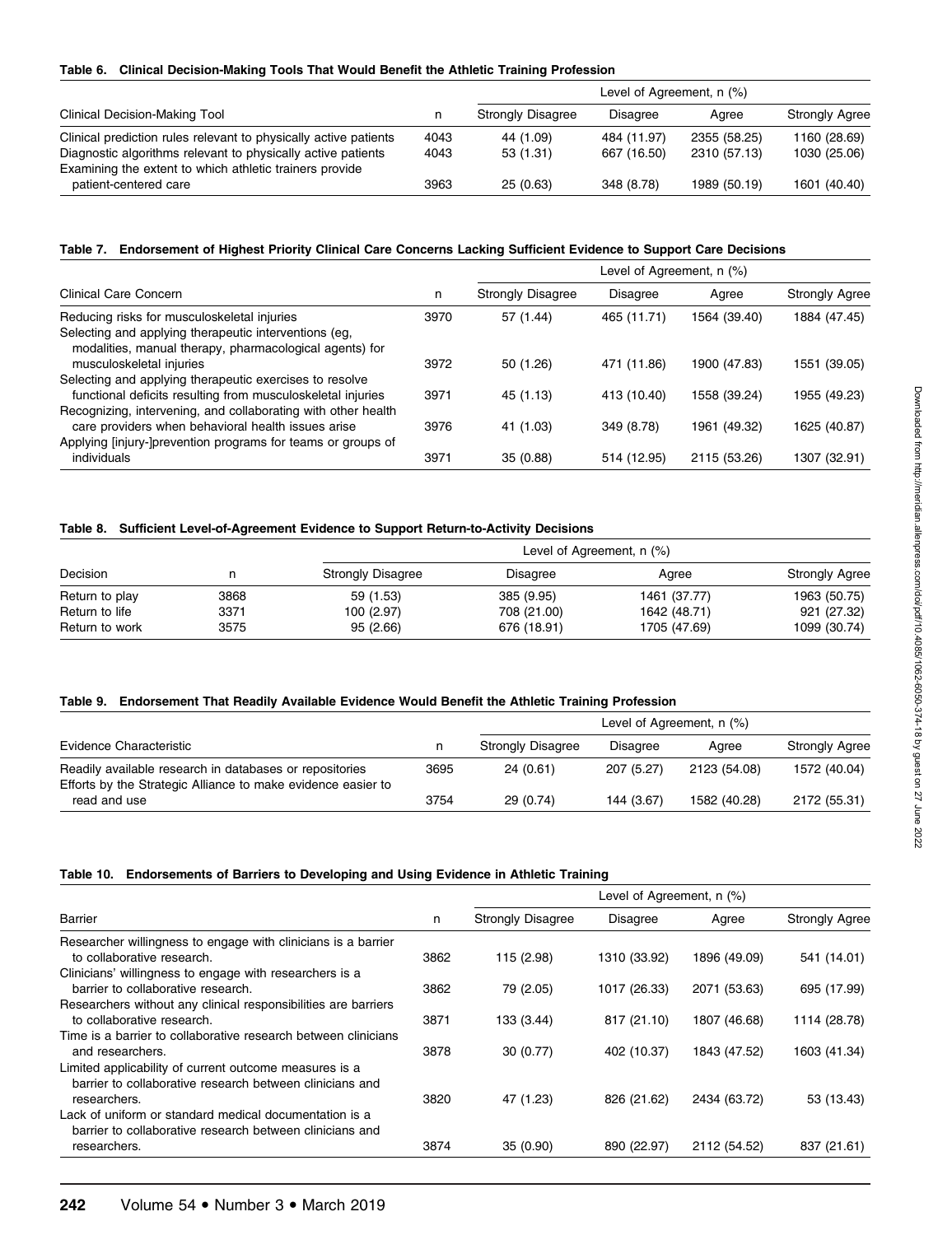#### Table 11. Considerations That Affect Athletic Training Research

|                                                                                                                                                 |      | Level of Agreement, n (%) |                 |              |                       |  |
|-------------------------------------------------------------------------------------------------------------------------------------------------|------|---------------------------|-----------------|--------------|-----------------------|--|
| Consideration                                                                                                                                   |      | <b>Strongly Disagree</b>  | <b>Disagree</b> | Aaree        | <b>Strongly Agree</b> |  |
| The profession would benefit from a standard documentation<br>system to improve our ability to analyze large data sets at<br>the point of care. | 3880 | 40 (1.03)                 | 509 (13.12)     | 2152 (55.46) | 1179 (30.39)          |  |
| The regular use of validated outcome measures would<br>improve the quality of evidence at the point of care.                                    | 3832 | 12(0.31)                  | 278 (7.25)      | 2619 (68.35) | 923 (24.09)           |  |

teristics of research that were important to practicing ATs. Through this process and from the survey data, the task force was also able to develop recommendations for the Strategic Alliance about implementing the agenda and improving research in the profession:

- (1) Develop funding initiatives (specific grant opportunities) that align with the research agenda,
- (2) Develop postdoctoral fellowships that train researchers to engage in clinically relevant research,
- (3) Facilitate collaborative relationships between clinicians and researchers that yield clinically relevant data,
- (4) Create a location for readily available research and engage in efforts to make evidence easier to read and use, and

(5) Revisit the agenda every 5 years.

As we work to implement the Athletic Training Research Agenda, we should intentionally engage in regular evaluation to ensure that it remains relevant.

#### LIMITATIONS

Although we tried to attain heterogeneity in our focusgroup sessions, we had substantial participant representation from the collegiate and university setting. This was likely due to the way in which collegiate and university ATs, whether they were clinicians or educators or both, were categorized by the NATA as a single group. We were unable to reclassify them as separate groups when determining inclusion. We sampled the entire target

# HLETIC TRAI

The purpose of the athletic training research agenda is to identify research priorities and unify research with clinical practice to improve patient care and advance the profession. The inter-association task force used a mixed-methods research approach. Through focus groups, content analysis expert review, and the survey of athletic trainers, the research priorities were identified.

## HEALTH CARE COMPETEN

Applying effective interventions (eg, rehabilitation, modalities, pharmacology)

Establishing evidence to support return-tolife/play/work decisions

Preventing musculoskeletal injuries

Recognizing and referring patients with behavioral (mental) health conditions

Reducing public health risks across the lifespan (eg, sudden death, concussion, osteoarthritis)

## **THE PROFESSION**

Advancing the reputation of the profession and the value of an athletic trainer

Determining the effectiveness of interprofessional practice

Evaluating the medical model and independent medical care free of influence or bias

Exploring solutions to improve work-life balance

Improving retention of athletic trainers

Investigating issues related to diversity in the profession

#### HEALTH PROFESSIONS EDUCATION Exploring educational pathways for developing clinical specialists

Exploring methods to maintain and advance competence



Investigating and advancing teaching and learning in professional preparation

#### **CARE** н E

Demonstrating return on investment, cost effectiveness, and revenue generation associated with employing athletic trainers

Establishing appropriate patient:practitioner ratios to ensure patient safety and high-quality care



Evaluating the ability to minimize health care costs for patients and maximize efficiency of patient care across the lifespan

## H INFORMATION TECHN(

Determining the effectiveness of standardized communication and/or electronic medical record systems in clinical practice

Generating, analyzing, and applying "big data" to inform clinical decisions

Evaluating comprehensive point-of-care data that includes patient- and clinician- rated outcome measures



Improving medical documentation compliance and quality